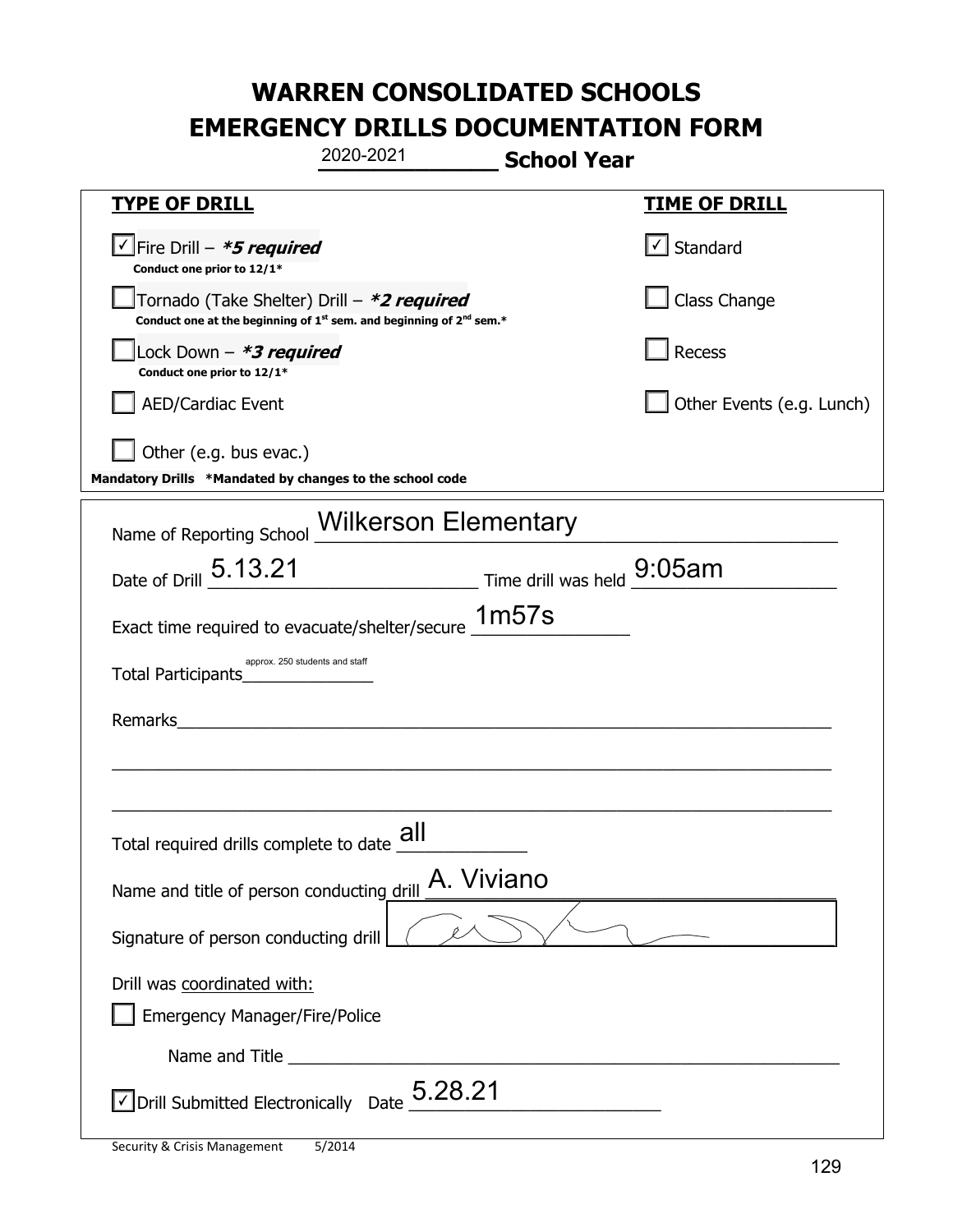|                                                                    | 2020-2021                                                                                   | <b>School Year</b> |                           |
|--------------------------------------------------------------------|---------------------------------------------------------------------------------------------|--------------------|---------------------------|
| <b>TYPE OF DRILL</b>                                               |                                                                                             |                    | <u>TIME OF DRILL</u>      |
| Fire Drill - *5 required<br>Conduct one prior to 12/1*             |                                                                                             |                    | √ Standard                |
| Tornado (Take Shelter) Drill – *2 required                         | Conduct one at the beginning of 1 <sup>st</sup> sem. and beginning of 2 <sup>nd</sup> sem.* |                    | Class Change              |
| Lock Down - *3 required<br>Conduct one prior to 12/1*              |                                                                                             |                    | Recess                    |
| <b>AED/Cardiac Event</b>                                           |                                                                                             |                    | Other Events (e.g. Lunch) |
| Other (e.g. bus evac.)                                             |                                                                                             |                    |                           |
| Mandatory Drills *Mandated by changes to the school code           |                                                                                             |                    |                           |
| Name of Reporting School __ Wilkerson Elm.                         |                                                                                             |                    |                           |
| Date of Drill 4.30.21                                              | Time drill was held 10am                                                                    |                    |                           |
| Exact time required to evacuate/shelter/secure <u>&lt;1</u> minute |                                                                                             |                    |                           |
| approx. 225 students and staff<br>Total Participants_              |                                                                                             |                    |                           |
| Remarks                                                            | <u> 1980 - Jan Barbara (j. 1980)</u>                                                        |                    |                           |
|                                                                    |                                                                                             |                    |                           |
|                                                                    |                                                                                             |                    |                           |
| Total required drills complete to date                             |                                                                                             |                    |                           |
| Name and title of person conducting drill                          | A. Viviano                                                                                  |                    |                           |
| Signature of person conducting drill                               |                                                                                             |                    |                           |
| Drill was coordinated with:                                        |                                                                                             |                    |                           |
| <b>Emergency Manager/Fire/Police</b>                               |                                                                                             |                    |                           |
| Name and Title _________                                           |                                                                                             |                    |                           |
| √ Drill Submitted Electronically Date                              | 4.30.21                                                                                     |                    |                           |

I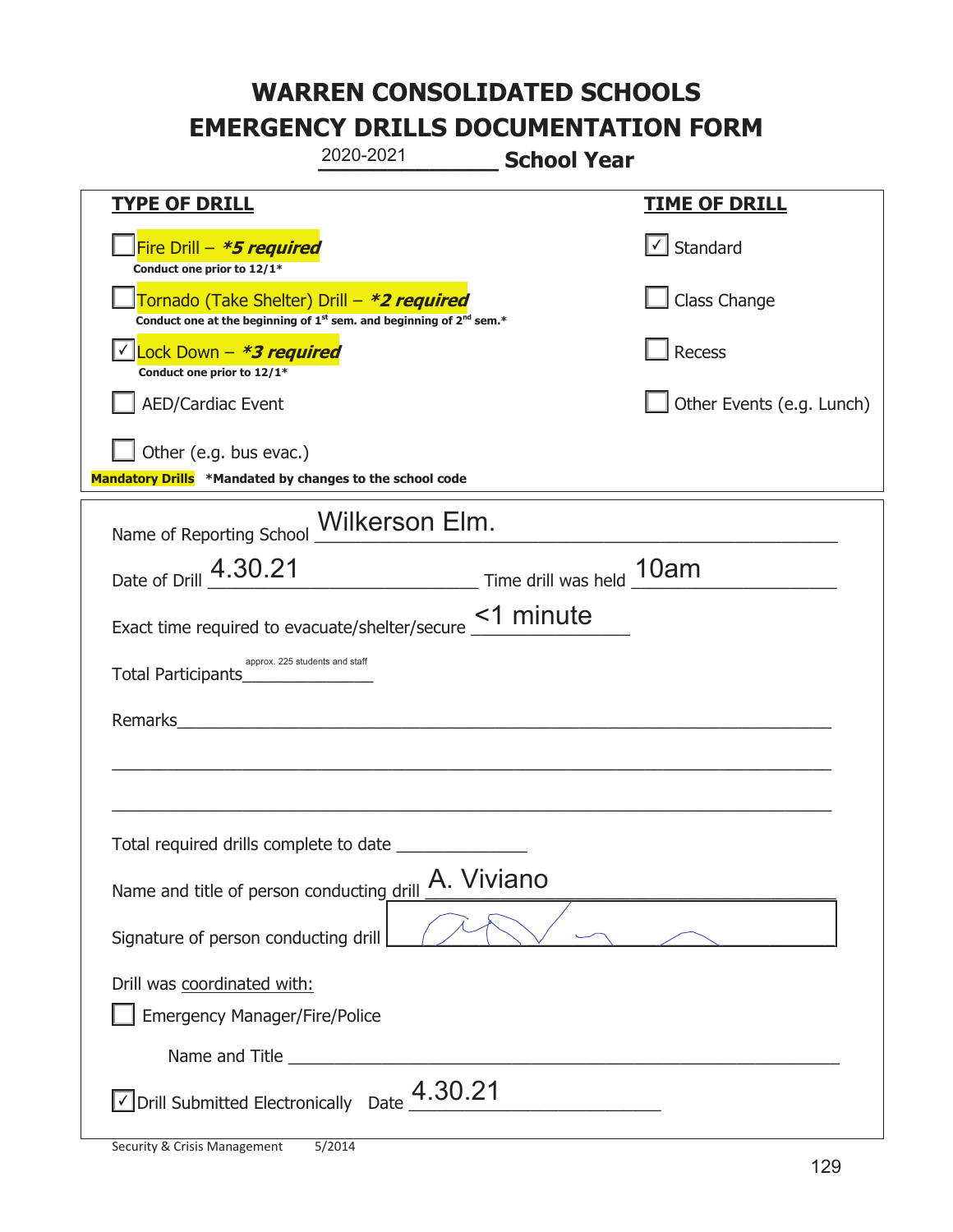|                                                                                    | 2020-2021                                                                                                             | <b>School Year</b> |                           |
|------------------------------------------------------------------------------------|-----------------------------------------------------------------------------------------------------------------------|--------------------|---------------------------|
| <b>TYPE OF DRILL</b>                                                               |                                                                                                                       |                    | <b>TIME OF DRILL</b>      |
| Fire Drill - *5 required<br>Conduct one prior to 12/1*                             |                                                                                                                       |                    | Standard                  |
| Tornado (Take Shelter) Drill – *2 required                                         | Conduct one at the beginning of $1st$ sem. and beginning of $2nd$ sem.*                                               |                    | Class Change              |
| Lock Down - *3 required<br>Conduct one prior to 12/1*                              |                                                                                                                       |                    | Recess                    |
| <b>AED/Cardiac Event</b>                                                           |                                                                                                                       |                    | Other Events (e.g. Lunch) |
| Other (e.g. bus evac.)<br>Mandatory Drills *Mandated by changes to the school code |                                                                                                                       |                    |                           |
| Name of Reporting School _Wilkerson Elm.                                           |                                                                                                                       |                    |                           |
| Date of Drill 4.30.21                                                              | $\frac{9:30am}{\frac{1}{2}}$ Time drill was held $\frac{9:30am}{\frac{1}{2}}$                                         |                    |                           |
| Exact time required to evacuate/shelter/secure __________________________________  |                                                                                                                       |                    |                           |
| approx. 225 students and staff<br>Total Participants <b>Total Participants</b>     |                                                                                                                       |                    |                           |
| Remarks                                                                            | <u> 1989 - Johann Harry Harry Harry Harry Harry Harry Harry Harry Harry Harry Harry Harry Harry Harry Harry Harry</u> |                    |                           |
|                                                                                    |                                                                                                                       |                    |                           |
| Total required drills complete to date                                             |                                                                                                                       |                    |                           |
| Name and title of person conducting drill                                          | A. Viviano                                                                                                            |                    |                           |
| Signature of person conducting drill                                               |                                                                                                                       |                    |                           |
| Drill was coordinated with:                                                        |                                                                                                                       |                    |                           |
| <b>Emergency Manager/Fire/Police</b>                                               |                                                                                                                       |                    |                           |
|                                                                                    |                                                                                                                       |                    |                           |
| $\vee$ Drill Submitted Electronically Date $\stackrel{4}{\rule{0pt}{0.5pt}}.30.21$ |                                                                                                                       |                    |                           |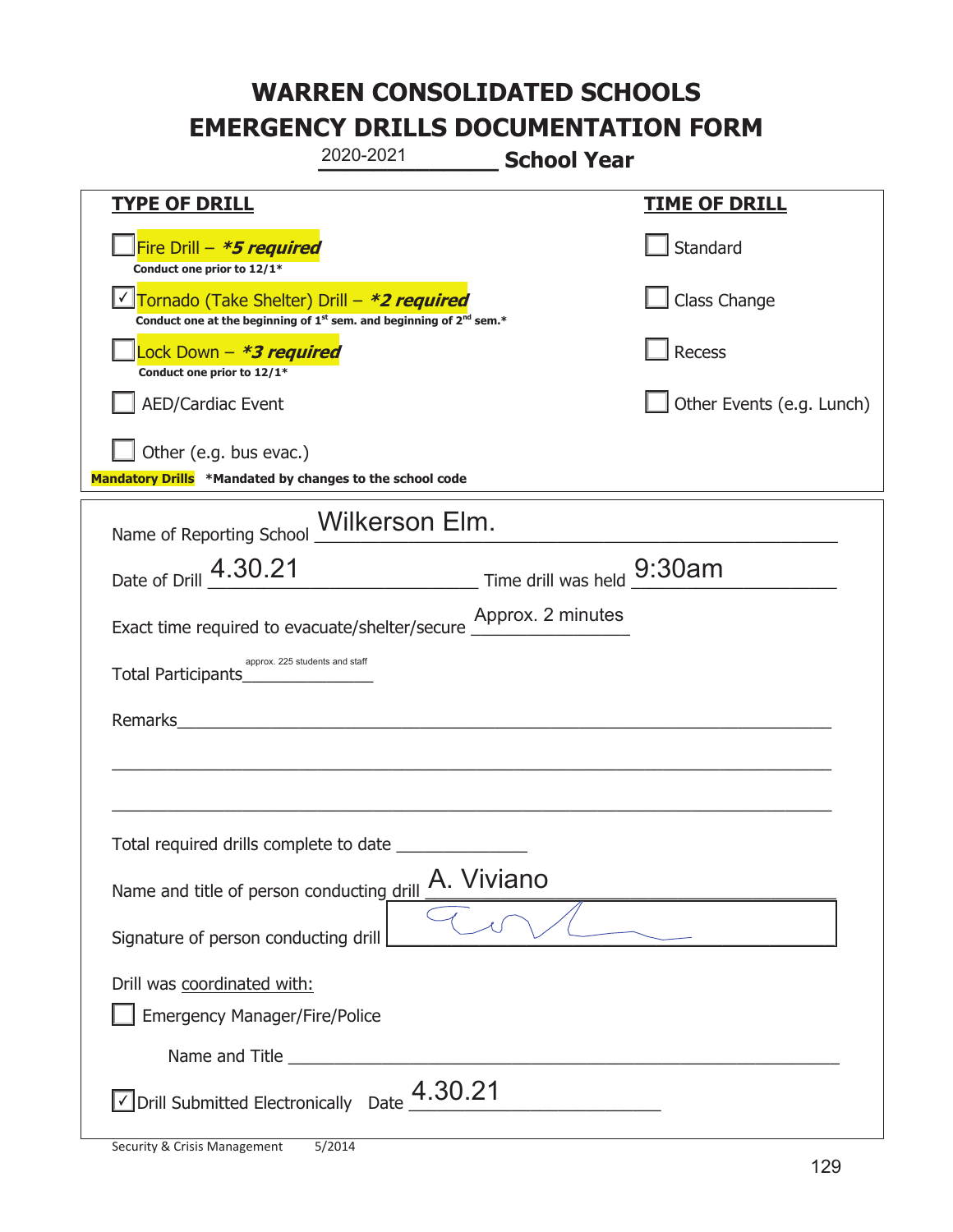|                                                                                    | 2020-2021                                                                                   | <b>School Year</b> |                           |
|------------------------------------------------------------------------------------|---------------------------------------------------------------------------------------------|--------------------|---------------------------|
| <b>TYPE OF DRILL</b>                                                               |                                                                                             |                    | <u>TIME OF DRILL</u>      |
| <u>√ Fire Drill – *5 required</u><br>Conduct one prior to 12/1*                    |                                                                                             |                    | $\vert$ Standard          |
| Tornado (Take Shelter) Drill – *2 required                                         | Conduct one at the beginning of 1 <sup>st</sup> sem. and beginning of 2 <sup>nd</sup> sem.* |                    | Class Change              |
| Lock Down - <b><i>*3 required</i></b><br>Conduct one prior to 12/1*                |                                                                                             |                    | Recess                    |
| <b>AED/Cardiac Event</b>                                                           |                                                                                             |                    | Other Events (e.g. Lunch) |
| Other (e.g. bus evac.)<br>Mandatory Drills *Mandated by changes to the school code |                                                                                             |                    |                           |
| Name of Reporting School <b>Wilkerson Elementary</b>                               |                                                                                             |                    |                           |
| Date of Drill 4.23.21                                                              | Time drill was held 9:05am                                                                  |                    |                           |
| Exact time required to evacuate/shelter/secure 1m36s                               |                                                                                             |                    |                           |
| Total Participants_____________                                                    | Approx. 260 students and staff                                                              |                    |                           |
| Remarks                                                                            | <u> 1980 - Jan Barnett, fransk politik (d. 1980)</u>                                        |                    |                           |
|                                                                                    |                                                                                             |                    |                           |
| Total required drills complete to date                                             |                                                                                             |                    |                           |
| Name and title of person conducting drill                                          |                                                                                             | A. Viviano         |                           |
| Signature of person conducting drill                                               |                                                                                             |                    |                           |
| Drill was coordinated with:<br><b>Emergency Manager/Fire/Police</b>                |                                                                                             |                    |                           |
|                                                                                    |                                                                                             |                    |                           |
| $\sqrt{2}$ Drill Submitted Electronically Date $4.23.21$                           |                                                                                             |                    |                           |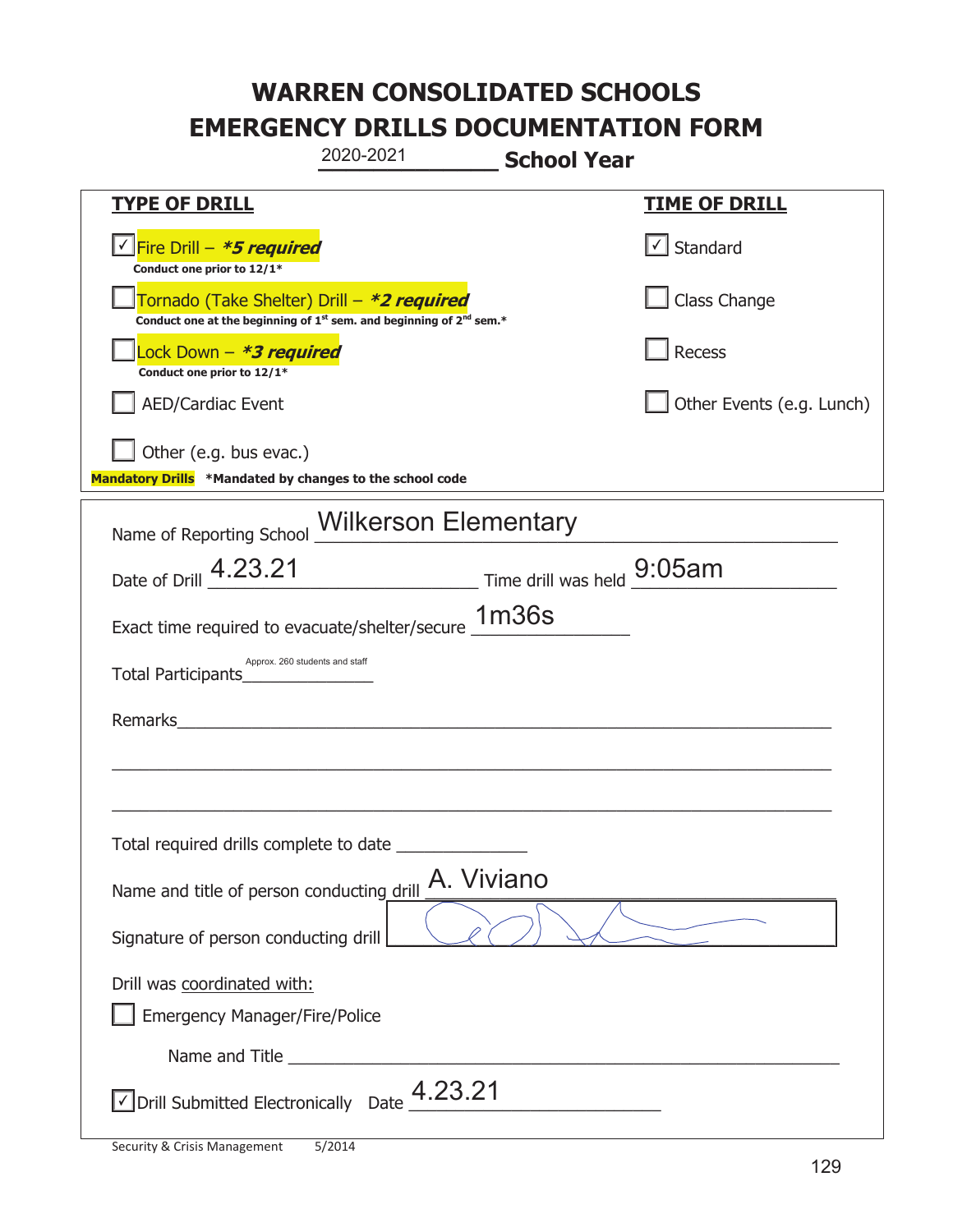|                                                                  | 2020-2021                                                                                   | <b>School Year</b>        |
|------------------------------------------------------------------|---------------------------------------------------------------------------------------------|---------------------------|
| <b>TYPE OF DRILL</b>                                             |                                                                                             | <u>TIME OF DRILL</u>      |
| Fire Drill - *5 required<br>Conduct one prior to 12/1*           |                                                                                             | Standard                  |
| Tornado (Take Shelter) Drill – *2 required                       | Conduct one at the beginning of 1 <sup>st</sup> sem. and beginning of 2 <sup>nd</sup> sem.* | Class Change              |
| Lock Down - *3 required<br>Conduct one prior to 12/1*            |                                                                                             | Recess                    |
| <b>AED/Cardiac Event</b>                                         |                                                                                             | Other Events (e.g. Lunch) |
| Other (e.g. bus evac.)                                           |                                                                                             |                           |
| Mandatory Drills *Mandated by changes to the school code         |                                                                                             |                           |
|                                                                  | Name of Reporting School <b>Wilkerson Elementary</b>                                        |                           |
| Date of Drill 3.30.21                                            | Time drill was held 10am                                                                    |                           |
| Exact time required to evacuate/shelter/secure _                 | less than 1 minute                                                                          |                           |
| approx. 300 students and staff<br>Total Participants             |                                                                                             |                           |
| Remarks                                                          | <u> 1980 - Jan Sterling von Berger (* 1950)</u>                                             |                           |
|                                                                  |                                                                                             |                           |
|                                                                  |                                                                                             |                           |
| Total required drills complete to date $\underline{\mathcal{8}}$ |                                                                                             |                           |
| Name and title of person conducting drill                        | A. Viviano                                                                                  |                           |
| Signature of person conducting drill                             |                                                                                             |                           |
| Drill was coordinated with:                                      |                                                                                             |                           |
| <b>Emergency Manager/Fire/Police</b>                             |                                                                                             |                           |
|                                                                  |                                                                                             |                           |
| √ Drill Submitted Electronically Date                            | 3.30.21                                                                                     |                           |

I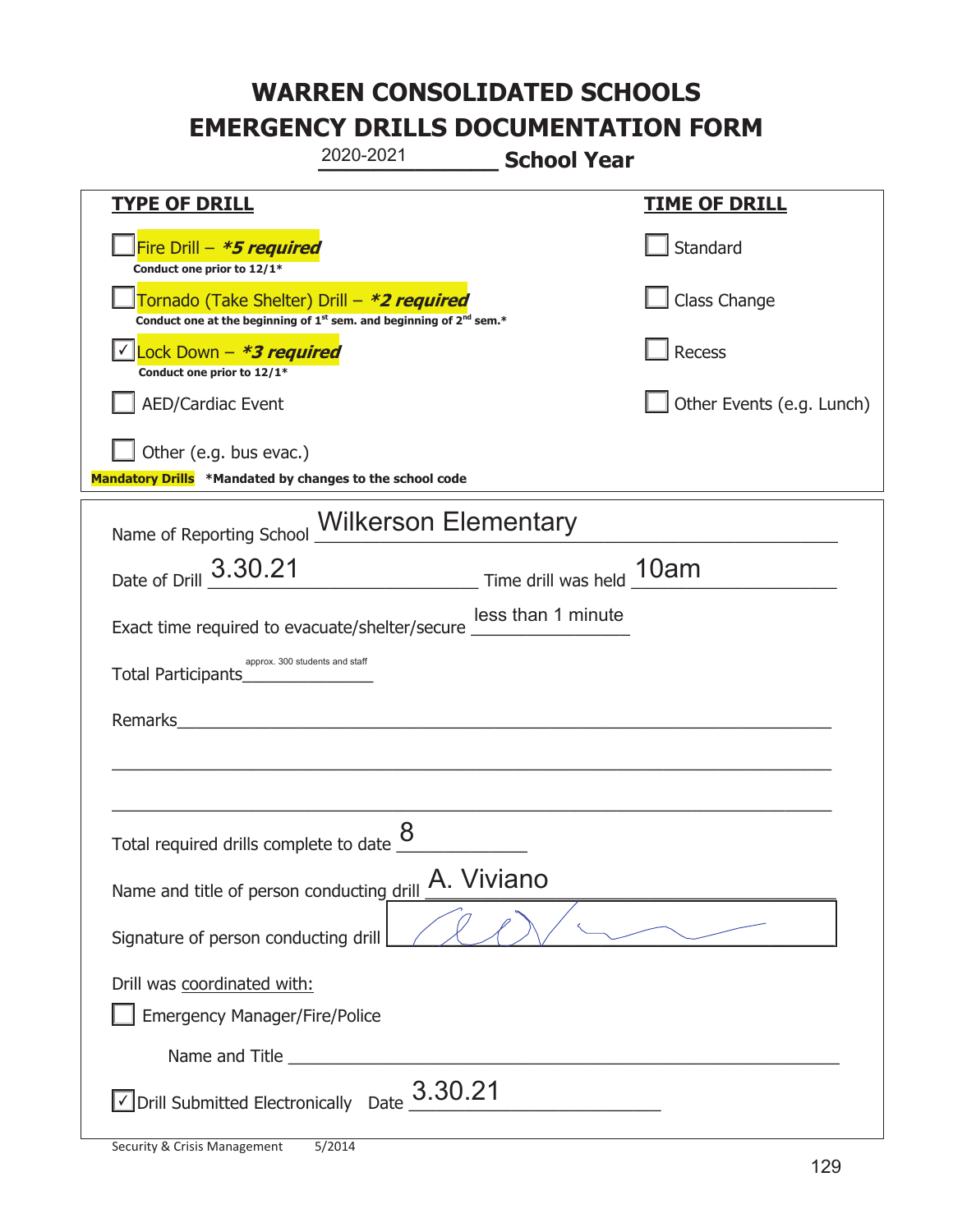|                                                                                    | 2020-2021                                                                                   | <b>School Year</b>     |                                   |
|------------------------------------------------------------------------------------|---------------------------------------------------------------------------------------------|------------------------|-----------------------------------|
| <b>TYPE OF DRILL</b>                                                               |                                                                                             |                        | <u>TIME OF DRILL</u>              |
| Fire Drill - *5 required<br>Conduct one prior to 12/1*                             |                                                                                             |                        | $\lfloor \angle \rfloor$ Standard |
| Tornado (Take Shelter) Drill – *2 required                                         | Conduct one at the beginning of 1 <sup>st</sup> sem. and beginning of 2 <sup>nd</sup> sem.* |                        | Class Change                      |
| Lock Down - *3 required<br>Conduct one prior to 12/1*                              |                                                                                             |                        | Recess                            |
| <b>AED/Cardiac Event</b>                                                           |                                                                                             |                        | Other Events (e.g. Lunch)         |
| Other (e.g. bus evac.)<br>Mandatory Drills *Mandated by changes to the school code |                                                                                             |                        |                                   |
| Name of Reporting School Wilkerson Elementary School                               |                                                                                             |                        |                                   |
| Date of Drill 1.12.21                                                              | Time drill was held 2:05pm                                                                  |                        |                                   |
| Exact time required to evacuate/shelter/secure $\frac{n}{a}$                       |                                                                                             |                        |                                   |
| <b>Total Participants</b>                                                          |                                                                                             |                        |                                   |
| Remarks                                                                            |                                                                                             |                        |                                   |
|                                                                                    |                                                                                             |                        |                                   |
| Total required drills complete to date                                             | 3                                                                                           |                        |                                   |
| Name and title of person conducting drill                                          |                                                                                             | <b>Anthony Viviano</b> |                                   |
| Signature of person conducting drill                                               |                                                                                             |                        |                                   |
| Drill was coordinated with:<br><b>Emergency Manager/Fire/Police</b>                |                                                                                             |                        |                                   |
|                                                                                    |                                                                                             |                        |                                   |
| √ Drill Submitted Electronically Date                                              | 1.12.21                                                                                     |                        |                                   |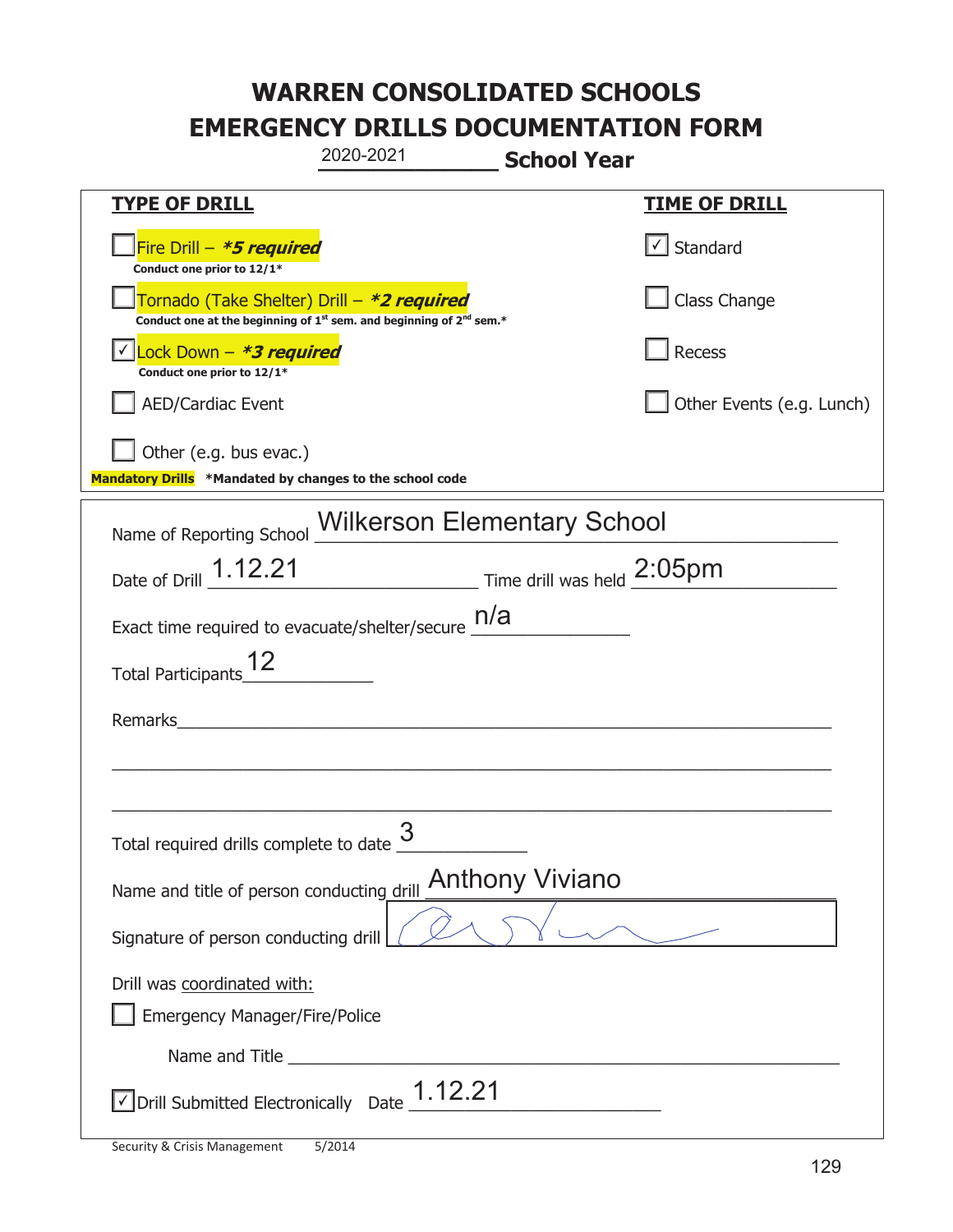|                                                                                    | 2020-2021                                                                                   | <b>School Year</b>        |
|------------------------------------------------------------------------------------|---------------------------------------------------------------------------------------------|---------------------------|
| <b>TYPE OF DRILL</b>                                                               |                                                                                             | <u>TIME OF DRILL</u>      |
| Fire Drill - *5 required<br>Conduct one prior to 12/1*                             |                                                                                             | Standard                  |
| Tornado (Take Shelter) Drill – *2 required                                         | Conduct one at the beginning of 1 <sup>st</sup> sem. and beginning of 2 <sup>nd</sup> sem.* | Class Change              |
| Lock Down - <b>*3 required</b><br>Conduct one prior to 12/1*                       |                                                                                             | Recess                    |
| AED/Cardiac Event                                                                  |                                                                                             | Other Events (e.g. Lunch) |
| Other (e.g. bus evac.)<br>Mandatory Drills *Mandated by changes to the school code |                                                                                             |                           |
|                                                                                    | Name of Reporting School Wilkerson Elementary                                               |                           |
|                                                                                    | Date of Drill 1.5.2021 Time drill was held 10:30am                                          |                           |
|                                                                                    | Exact time required to evacuate/shelter/secure 2m30s                                        |                           |
| <20 students and staff<br>Total Participants_                                      |                                                                                             |                           |
| Remarks                                                                            |                                                                                             |                           |
|                                                                                    |                                                                                             |                           |
| Total required drills complete to date $\frac{4}{1}$                               |                                                                                             |                           |
| Name and title of person conducting drill                                          | <b>Anthony Viviano</b>                                                                      |                           |
| Signature of person conducting drill                                               |                                                                                             |                           |
| Drill was coordinated with:<br><b>Emergency Manager/Fire/Police</b>                |                                                                                             |                           |
|                                                                                    |                                                                                             |                           |
| √ Drill Submitted Electronically Date                                              | 1.25.21                                                                                     |                           |

I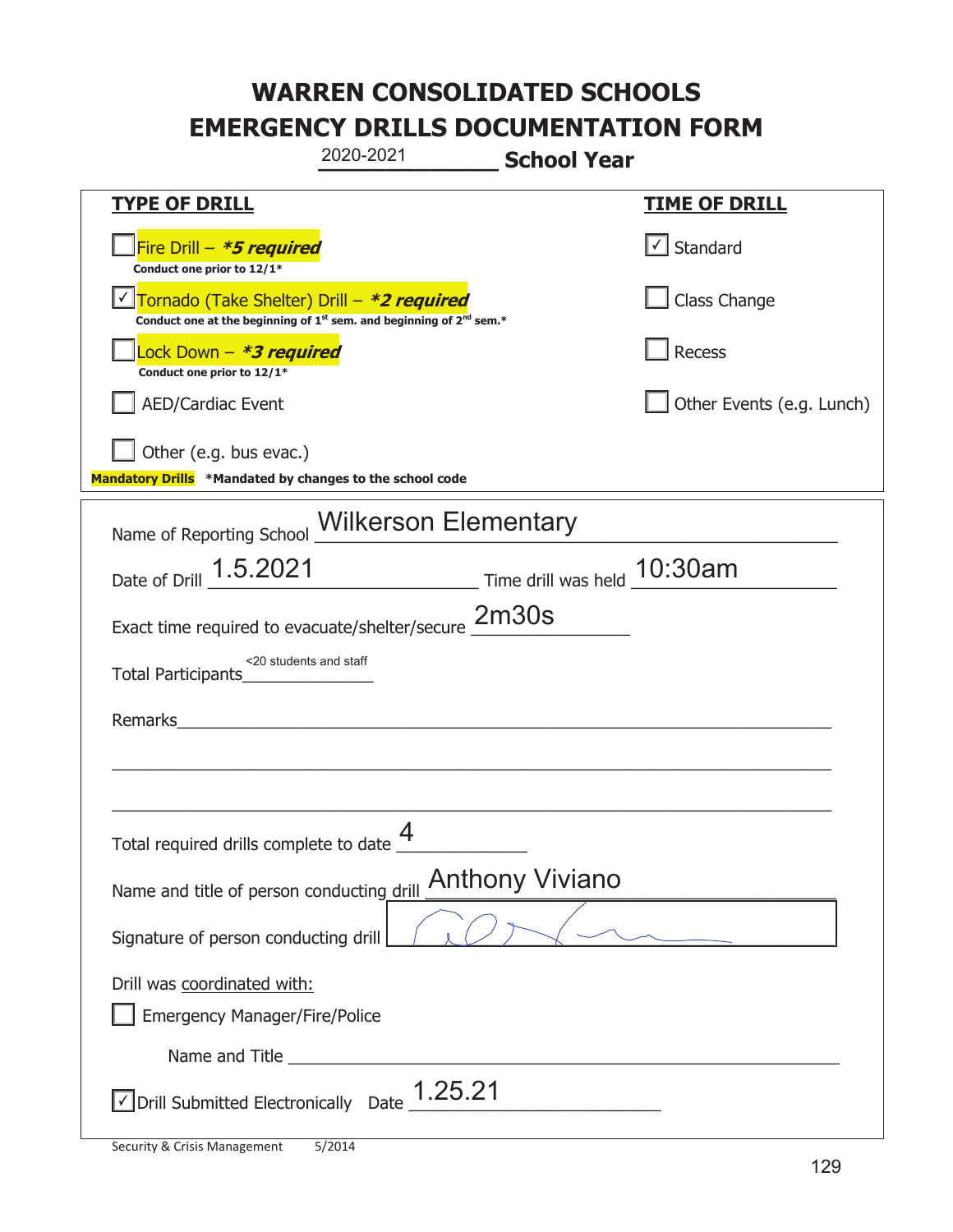| 20/21                                                                                                                                     | <b>School Year</b>                                                                               |
|-------------------------------------------------------------------------------------------------------------------------------------------|--------------------------------------------------------------------------------------------------|
| <b>TYPE OF DRILL</b>                                                                                                                      | <b>TIME OF DRILL</b>                                                                             |
| Fire Drill - *5 required<br>Conduct one prior to 12/1*                                                                                    | Standard                                                                                         |
| Tornado (Take Shelter) Drill – *2 required<br>Conduct one at the beginning of 1 <sup>st</sup> sem. and beginning of 2 <sup>nd</sup> sem.* | Class Change                                                                                     |
| Lock Down - *3 required<br>Conduct one prior to 12/1*                                                                                     | <b>Recess</b>                                                                                    |
| <b>AED/Cardiac Event</b>                                                                                                                  | Other Events (e.g. Lunch)                                                                        |
| Other (e.g. bus evac.)<br>Mandatory Drills *Mandated by changes to the school code                                                        |                                                                                                  |
| Name of Reporting School __ Wilkerson                                                                                                     |                                                                                                  |
| Date of Drill 11.17.20                                                                                                                    | Time drill was held 12:40pm                                                                      |
| Exact time required to evacuate/shelter/secure $\frac{2 \text{ m}}{2}$                                                                    |                                                                                                  |
| <b>20</b><br><b>Total Participants</b>                                                                                                    |                                                                                                  |
| Remarks                                                                                                                                   | PA was not working so I had to simulate via Walkie. Email sent to IT Dector regarding PA System. |
|                                                                                                                                           |                                                                                                  |
|                                                                                                                                           |                                                                                                  |
| Total required drills complete to date $\frac{2}{3}$                                                                                      |                                                                                                  |
| Name and title of person conducting drill                                                                                                 | Anthony Viviano, Principal                                                                       |
| Signature of person conducting drill                                                                                                      |                                                                                                  |
| Drill was coordinated with:                                                                                                               |                                                                                                  |
| <b>Emergency Manager/Fire/Police</b>                                                                                                      |                                                                                                  |
|                                                                                                                                           |                                                                                                  |
| $\sqrt{\frac{1}{1}}$ Drill Submitted Electronically Date $\underline{\hspace{1cm}}$ 11.17.20                                              |                                                                                                  |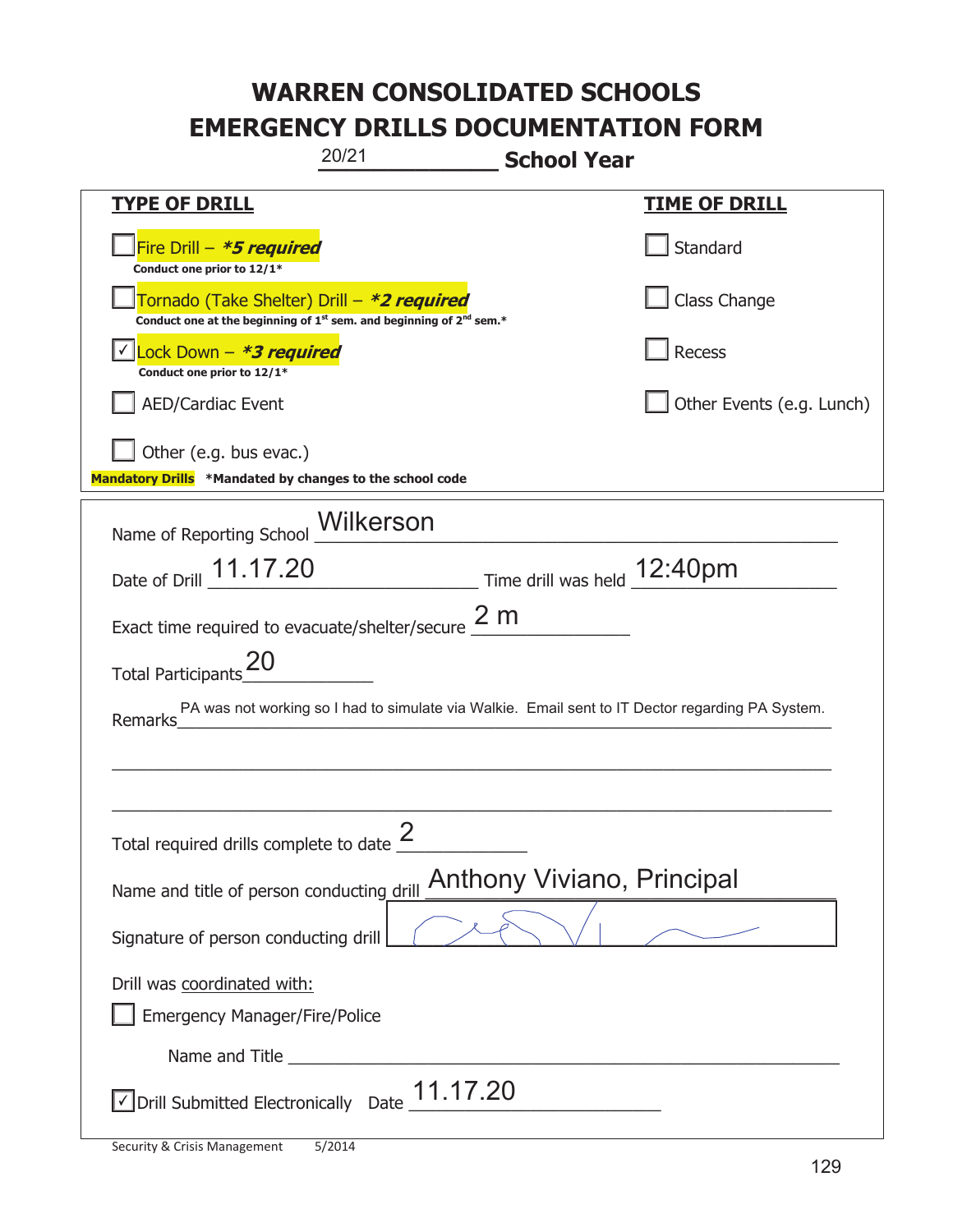| 2020-2021                                                                                                                                 | <b>School Year</b>                                                         |
|-------------------------------------------------------------------------------------------------------------------------------------------|----------------------------------------------------------------------------|
| <b>TYPE OF DRILL</b>                                                                                                                      | <b>TIME OF DRILL</b>                                                       |
| <u>√ Fire Drill – <i>*5 required</i></u><br>Conduct one prior to 12/1*                                                                    | √ Standard                                                                 |
| Tornado (Take Shelter) Drill – *2 required<br>Conduct one at the beginning of 1 <sup>st</sup> sem. and beginning of 2 <sup>nd</sup> sem.* | Class Change                                                               |
| Lock Down – <b>*<i>3 required</i></b><br>Conduct one prior to 12/1*                                                                       | Recess                                                                     |
| <b>AED/Cardiac Event</b>                                                                                                                  | Other Events (e.g. Lunch)                                                  |
| Other (e.g. bus evac.)<br>Mandatory Drills *Mandated by changes to the school code                                                        |                                                                            |
|                                                                                                                                           |                                                                            |
| Name of Reporting School Wilkerson Elementary                                                                                             |                                                                            |
| Date of Drill 11.10.20                                                                                                                    | $\overline{\phantom{a}}$ Time drill was held $\overline{\phantom{a}}$ 1 pm |
| Exact time required to evacuate/shelter/secure 1m12s                                                                                      |                                                                            |
| Total Participants___                                                                                                                     |                                                                            |
| Remarks                                                                                                                                   |                                                                            |
|                                                                                                                                           |                                                                            |
|                                                                                                                                           |                                                                            |
| Total required drills complete to date                                                                                                    |                                                                            |
| Name and title of person conducting drill Anthony O. Viviano                                                                              |                                                                            |
| Signature of person conducting drill                                                                                                      |                                                                            |
| Drill was coordinated with:                                                                                                               |                                                                            |
| <b>Emergency Manager/Fire/Police</b>                                                                                                      |                                                                            |
|                                                                                                                                           |                                                                            |
| $\vee$ Drill Submitted Electronically Date $\underline{1.29.21}$                                                                          |                                                                            |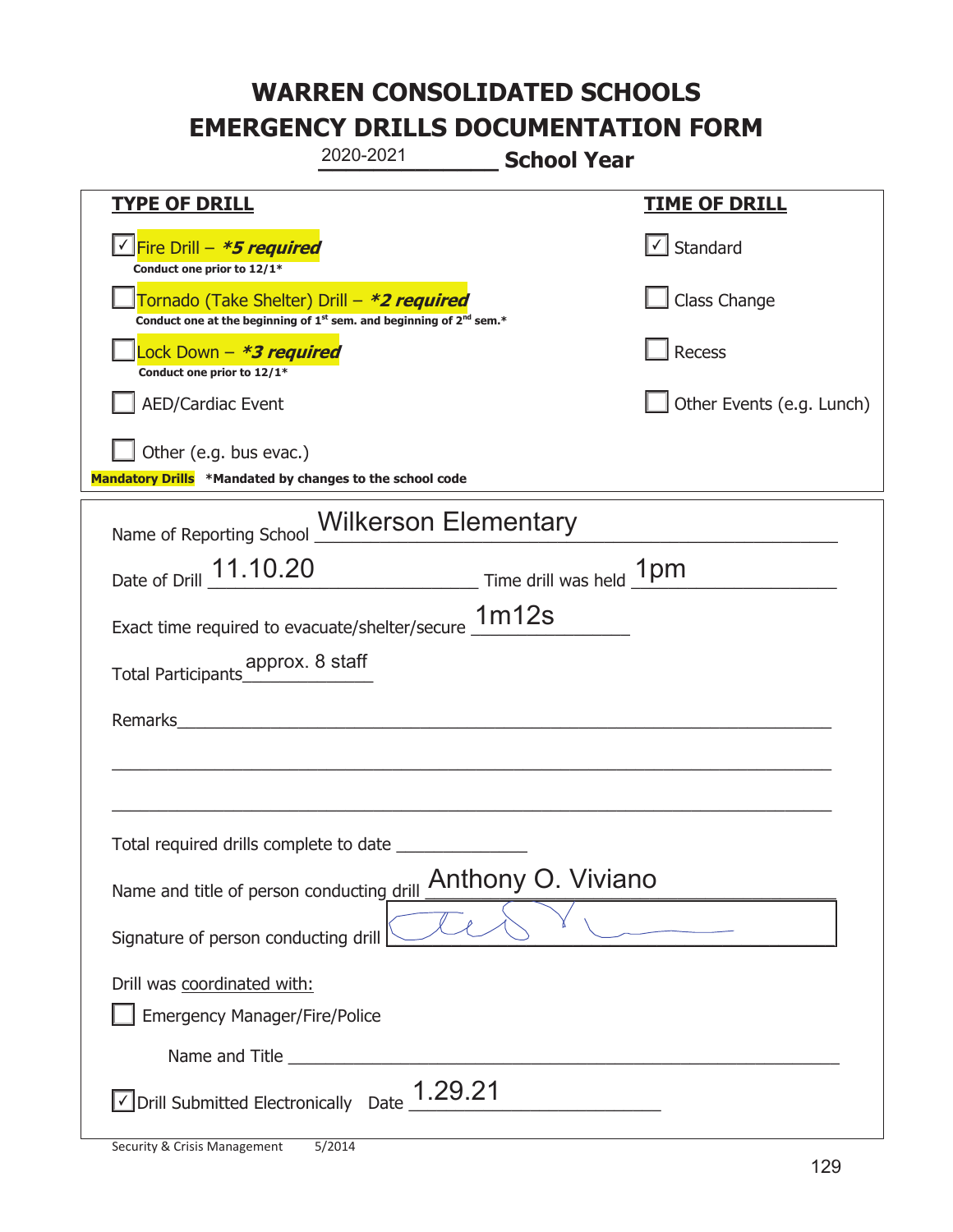| $20 - 21$                                                                                                                   | <b>School Year</b>          |
|-----------------------------------------------------------------------------------------------------------------------------|-----------------------------|
| <b>TYPE OF DRILL</b>                                                                                                        | <u>TIME OF DRILL</u>        |
| <u>√ Fire Drill – <i>*5 required</i></u><br>Conduct one prior to 12/1*                                                      | Standard                    |
| Tornado (Take Shelter) Drill – *2 required<br>Conduct one at the beginning of $1^{st}$ sem. and beginning of $2^{nd}$ sem.* | Class Change                |
| ock Down - <b>*3 required</b><br>Conduct one prior to 12/1*                                                                 | Recess                      |
| <b>AED/Cardiac Event</b>                                                                                                    | Other Events (e.g. Lunch)   |
| Other (e.g. bus evac.)<br>Mandatory Drills *Mandated by changes to the school code                                          |                             |
| Name of Reporting School <b>Wilkerson Elementary</b>                                                                        |                             |
| Date of Drill _ 10.9.20                                                                                                     | Time drill was held 12:01pm |
| Exact time required to evacuate/shelter/secure 1m10s                                                                        |                             |
|                                                                                                                             |                             |
| Remarks                                                                                                                     |                             |
|                                                                                                                             |                             |
| 1<br>Total required drills complete to date                                                                                 |                             |
| Name and title of person conducting drill                                                                                   | A. Viviano                  |
| Signature of person conducting drill                                                                                        |                             |
| Drill was coordinated with:<br><b>Emergency Manager/Fire/Police</b>                                                         |                             |
|                                                                                                                             |                             |
| $\vee$ Drill Submitted Electronically Date $\underline{10.9.20}$                                                            |                             |